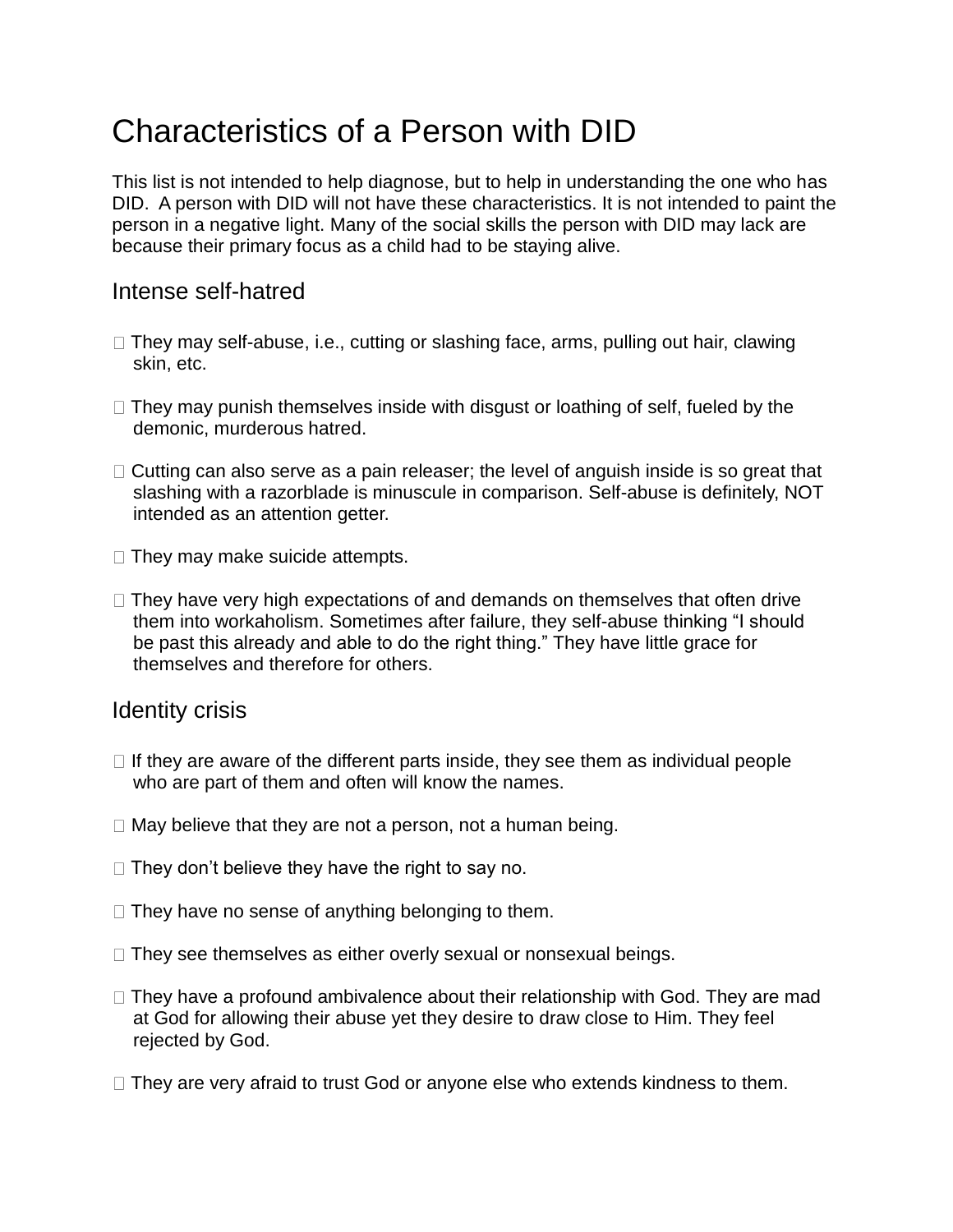# Loneliness

- $\Box$  This is often a self-fulfilling prophecy. They believe that "If they really get to know me, they will reject me", and unconsciously try to prove that that person will eventually give up on them as all the rest have.
- $\Box$  They have a great desire for secrecy. Often this comes from a pattern of threats from the past not to tell.
- $\Box$  They have a pervasive sense of vulnerability.

## Demonic presence

- $\Box$  They may hear voices, blasphemy, threats or blackmail attempts in their head.
- $\Box$  They may face outside (not from within) cult threats.
- $\Box$  The demons may make it impossible to read Scripture by putting the person to sleep when they read or pray.
- $\Box$  They have an intense feeling that they must run, to escape.
- $\Box$  They may know truth in their heads, but their intense emotional responses keep them from acting on that truth.

#### Inability to be involved in church events or ceremonies

- $\Box$  Communion is very difficult because of the symbolism as well as the demonic interference.
- $\Box$  They usually have trouble sitting through sermons because of the use of Scripture as well as other triggers.
- $\Box$  Even in a crowd, they feel like an outsider or a "space alien".

## Problems with their mind

- $\Box$  They have difficulty staying in reality due to the distractions of the "mind noise".
- $\Box$  They have an inability to focus for long periods of time.
- $\Box$  They may jump from one topic to another.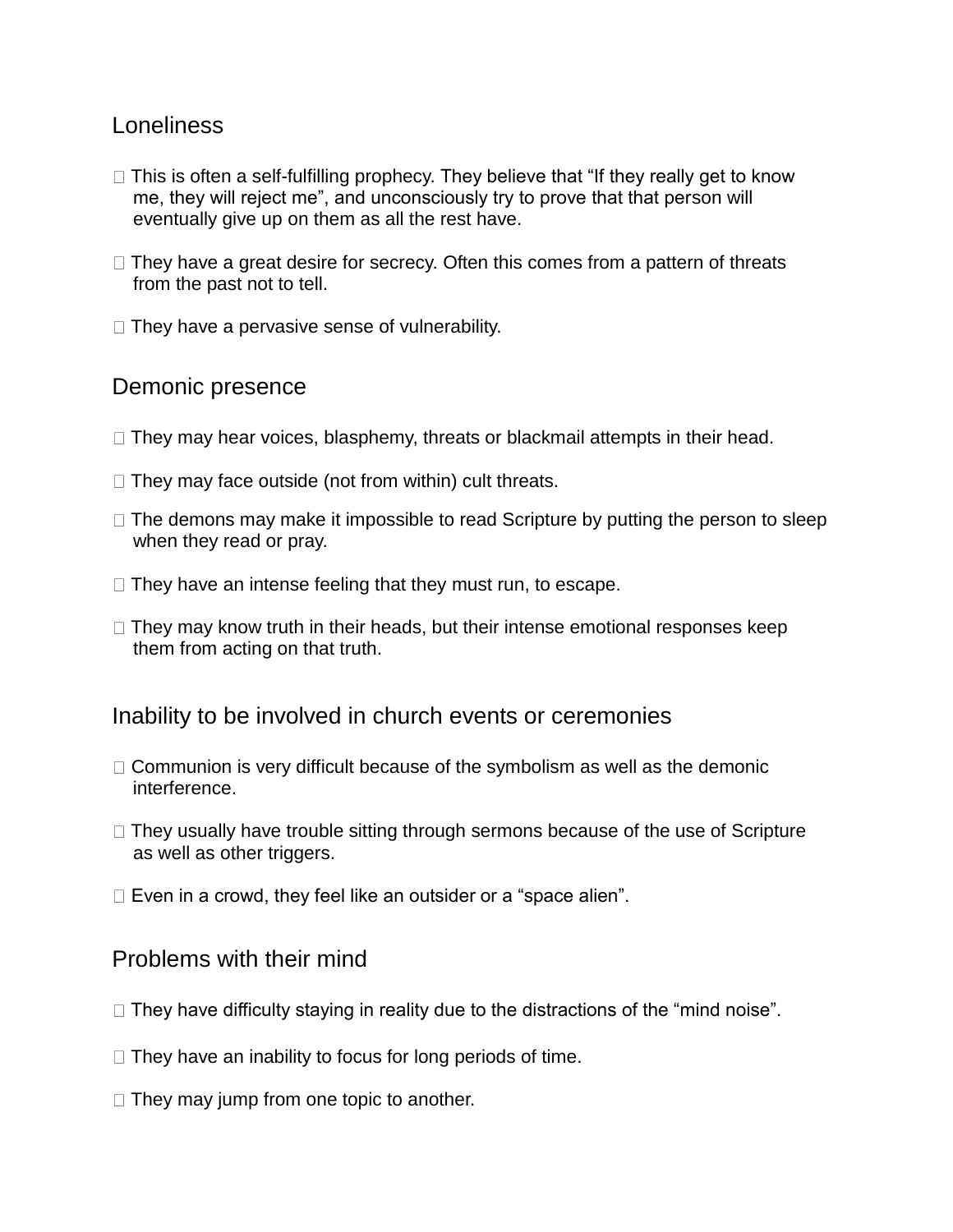- $\Box$  They often experience severe mood swings as another part gets "strong".
- $\Box$  Largely due to demonic interference they can't remember or read Scripture.

# Feeling violated and under the control of others

- $\Box$  Because of these feelings they may have a strong desire to keep as much of their life as possible under their control.
- $\Box$  Feeling out of control may be reflected in how they keep their immediate environment, (home, etc.).
- $\Box$  They allow sexual intimacy only when they say and how they say based on their intense fear of losing control of the situation.
- $\Box$  Some may lack the ability to be intimate because if they are, they are breaking a promise to themselves that no one will be able to arouse them again.

# Feeling vulnerable and helpless

- $\Box$  Because of these feelings, medical tests and hospitalization feels like abuse.
- $\Box$  Going under anesthesia is the same as losing control again, since they feel extremely vulnerable.
- $\Box$  Having to undress, either in front of a male or a female, causes shame, terror and feelings of helplessness.

## Strong denial

• They maintain that nothing happened to them in the past, and often dissociate in the face of current traumatic events as well.

## Socially inappropriate

- $\Box$  They often withdraw from crowds or even people trying to befriend them.
- $\Box$  They may respond to various situations with immature reactions.
- $\Box$  They have difficulty with close relationships -- suspicion, jealousy, misunderstandings.
- $\Box$  They may have limited communication skills.